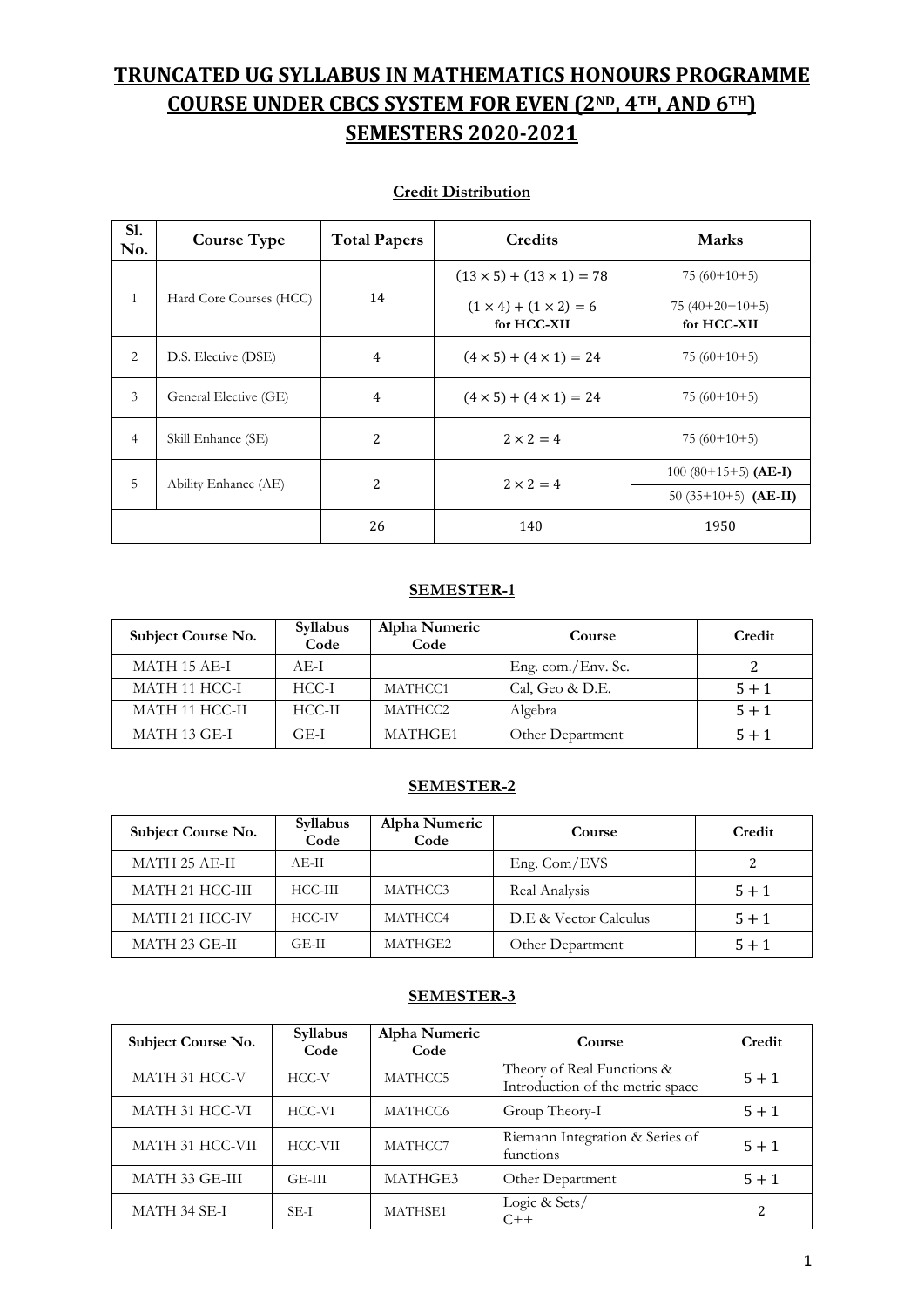#### **SEMESTER-4**

| Subject Course No. | Syllabus<br>Code | Alpha Numeric<br>Code | Course                                   | Credit  |
|--------------------|------------------|-----------------------|------------------------------------------|---------|
| MATH 41 HCC-VIII   | HCC-VIII         | MATHCC8               | Multivariate Calculus                    | $5 + 1$ |
| MATH 41 HCC-IX     | HCC-IX           | MATHCC9               | Ring Theory & Linear Algebra I           | $5 + 1$ |
| MATH 41 HCC-X      | $HCC-X$          | MATHCC10              | Metric Space & Complex Theory            | $5 + 1$ |
| MATH 43 GE-IV      | GE-IV            | MATHGE4               | Other Department                         | $5 + 1$ |
| MATH 44 SE-II      | <b>SE-II</b>     | MATHSE2               | Graph Theory/<br>Operating System: Linux | 2       |

#### **SEMESTER-5**

| Subject Course No.    | Syllabus<br>Code | Alpha Numeric<br>Code | Course                                          | Credit  |
|-----------------------|------------------|-----------------------|-------------------------------------------------|---------|
| MATH 51 HCC-XI        | HCC-XI           | MATHCC11              | Group Theory II                                 | $5 + 1$ |
| MATH 51 HCC-XII       | HCC-XII          | MATHCC12              | Numerical Methods + Lab                         | $4 + 2$ |
| <b>MATH 52 DSE-I</b>  | DSE-I            | <b>MATHDSE1</b>       | Probability & Statistics/<br>Linear Programming | $5 + 1$ |
| <b>MATH 52 DSE-II</b> | <b>DSE-II</b>    | <b>MATHDSE2</b>       | Number Theory/<br>Mechanics                     | $5 + 1$ |

#### **SEMESTER-6**

| <b>Subject Course No.</b> | Syllabus<br>Code | Alpha Numeric<br>Code | Course                                                      | Credit  |
|---------------------------|------------------|-----------------------|-------------------------------------------------------------|---------|
| MATH 61 HCC-XIII          | HCC-XIII         | MATHCC13              | Ring Theory & Linear Algebra-II                             | $5 + 1$ |
| MATH 61 HCC-XIV           | <b>HCC-XIV</b>   | MATHCC14              | Partial Differential Equations &<br>Applications            | $5 + 1$ |
| MATH 62 DSE-III           | <b>DSE-III</b>   | MATHDSE3              | Point Set Topology/<br>Boolean Algebra & Automata<br>Theory | $5 + 1$ |
| <b>MATH 62 DSE-IV</b>     | DSE-IV           | <b>MATHDSE4</b>       | Differential Geometry/<br>Theory of Equation                | $5 + 1$ |

.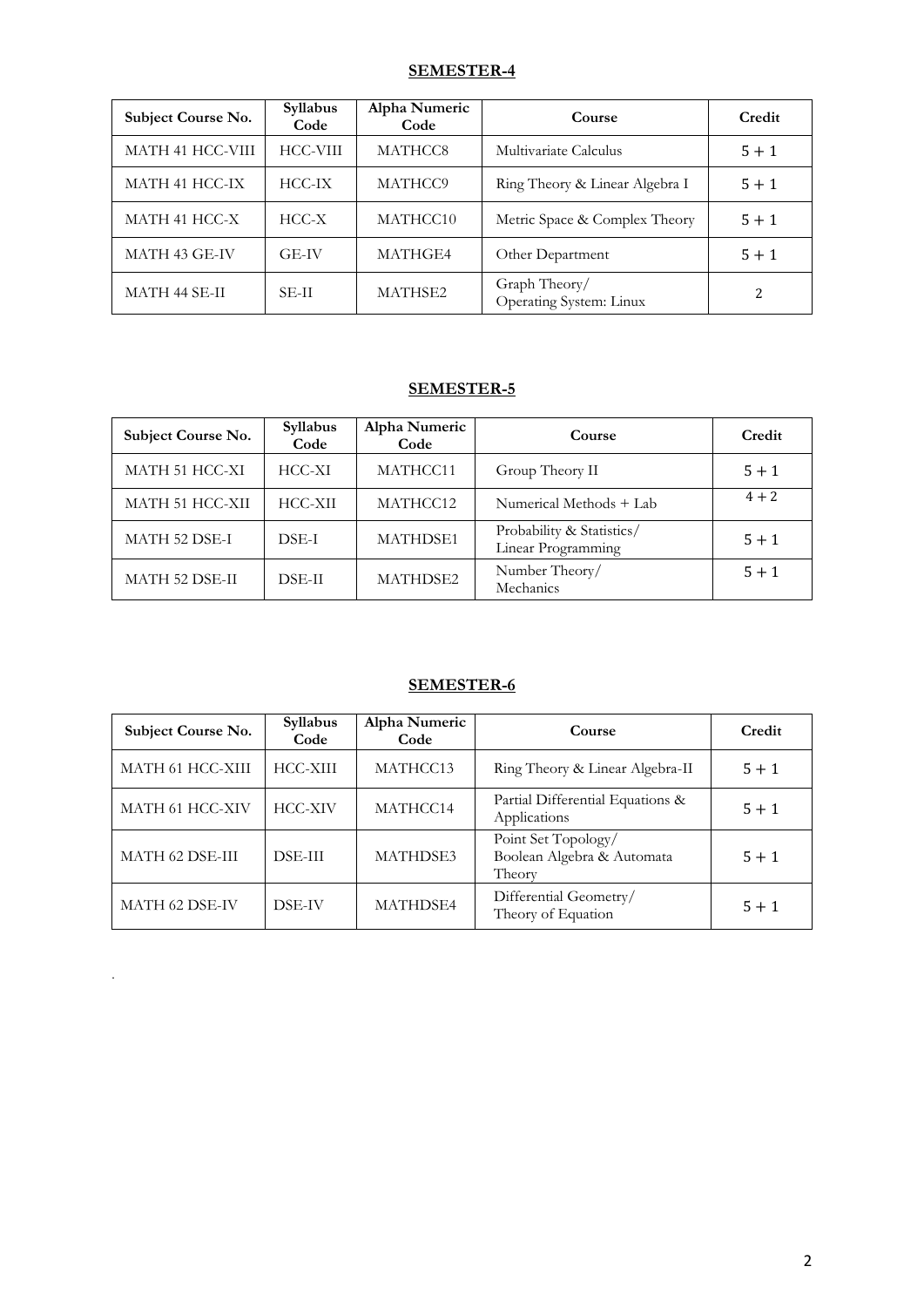### **DETAILED SYLLABUS**

| Subject Course No. | <b>Syllabus Code</b> | Alpha Numeric<br>Code | Course                | Credit  |
|--------------------|----------------------|-----------------------|-----------------------|---------|
| MATH 25 AE-II      | AE-H                 |                       | Eng. Com/EVS          |         |
| MATH 21 HCC-III    | $HCC-III$            | MATHCC3               | Real Analysis         | $5 + 1$ |
| MATH 21 HCC-IV     | HCC-IV               | MATHCC4               | D.E & Vector Calculus | $5 + 1$ |
| MATH 23 GE-II      | GE-II                | MATHGE2               | Other Department      | $5 + 1$ |

#### **SEMESTER-2**

### **MATH 21 HCC–III (MATHCC3): REAL ANALYSIS**

6 Credits

#### **Unit 1**

Review of Algebraic and order properties of **R**, ɛ-neighbourhood of a point in **R**, Idea of countable sets, uncountable sets and uncountability of **R**, Bounded above sets, bounded below sets, bounded sets, unbounded sets, Suprema and infima, Completeness property of **R** and its equivalent properties, The Archimedean property, density of rational (and irrational) numbers in **R**, intervals, Limit points of a set, isolated points, open set, closed set, derived set, illustrations of Bolzano-Weierstrass theorem for sets, compact sets in **R**, Heine-Boreal Theorem.

#### **Unit 2**

Sequences, bounded sequence, convergent sequence, limit of a sequence, lim inf, lim sup, Limit theorems, Monotone sequences, monotone convergence theorem, Subsequences, divergence criteria, Monotone subsequence theorem (statement only), Bolzano Weierstrass theorem for sequences, Cauchy sequence, Cauchy's convergence criterion.

#### **Unit 3**

Infinite series, convergence and divergence of infinite series.

- $\triangleright$  R. G. Bartle and D. R. Sherbert, Introduction to Real Analysis, 3<sup>rd</sup> Ed., John Wiley and Sons (Asia) Pvt. Ltd., Singapore, 2002.
- ▶ Gerald G. Bilodeau, Paul R. Thie, G. E. Keough, An Introduction to Analysis, 2<sup>nd</sup> ed., Jones & Bartlett, 2010.
- Brian S. Thomson, Andrew. M. Bruckner and Judith B. Bruckner, Elementary Real Analysis, Prentice Hall, 2001.
- S. K. Berberian, a First Course in Real Analysis, Springer Verlag, New York, 1994.
- T.Apostol, Mathematical Analysis, Narosa Publishing House.
- Courant and John, Introduction to Calculus and Analysis, Vol I, Springer.
- W. Rudin, Principles of Mathematical Analysis, Tata McGraw-Hill.
- Terence Tao, Analysis I, Hindustan Book Agency, 2006
- $\triangleright$  S. Goldberg, Calculus and mathematical analysis.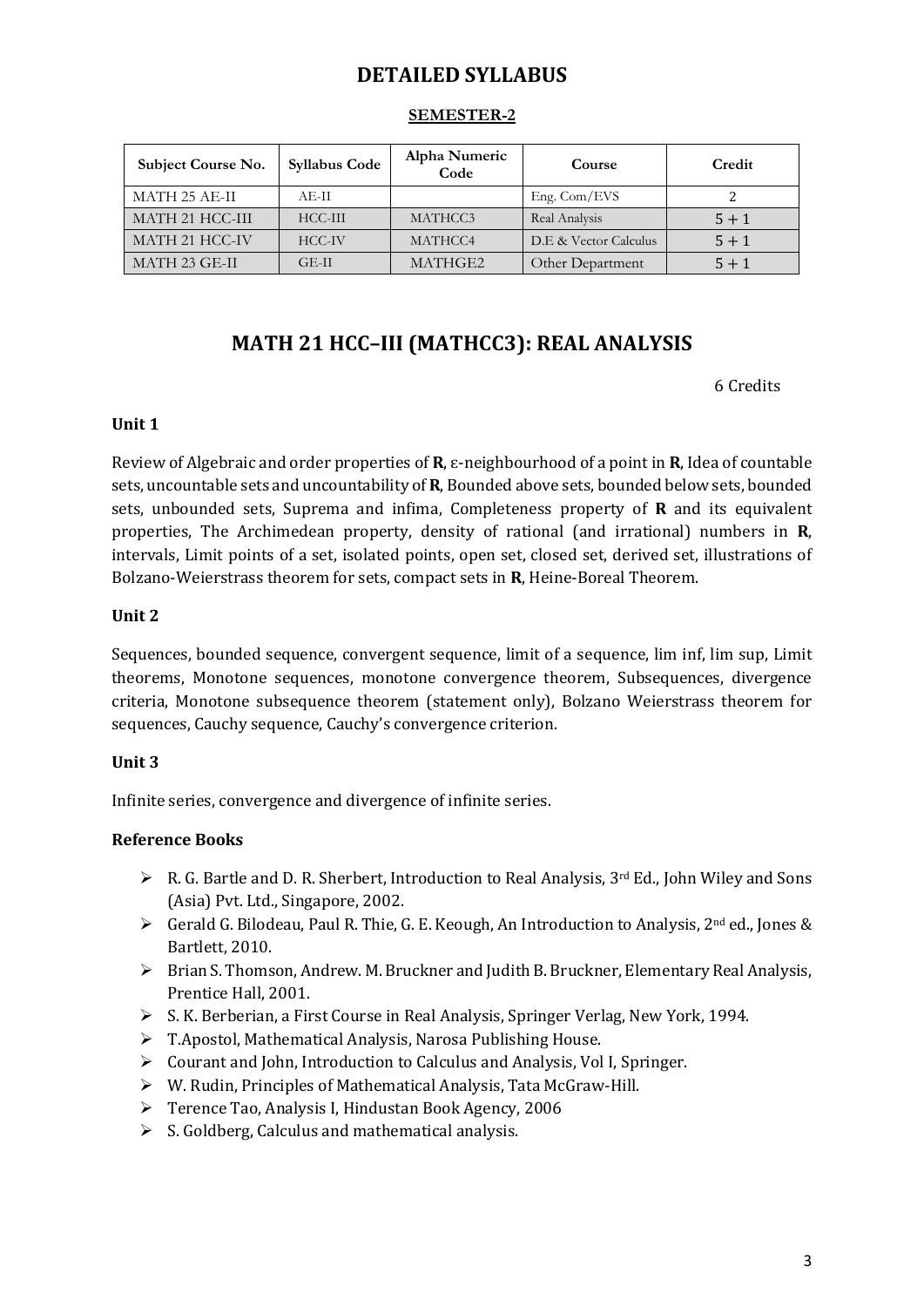# **MATH 21 HCC–IV (MATHCC4): DIFFERENTIAL EQUATIONS AND VECTOR CALCULUS**

6 Credits

#### **Unit 1**

Lipschitz condition and Picard's Theorem (Statement only), General solution of homogeneous equation of second order, Wronskian, Linear homogeneous and non-homogeneous equations of higher order with constant coefficients, Euler's equation, method of undetermined coefficients, method of variation of parameters.

#### **Unit 2**

Systems of linear differential equations, types of linear systems, differential operators, an operator method for linear systems with constant coefficients, homogeneous linear systems with constant coefficients: Two Equations in two unknown functions.

#### **Unit 3**

Introduction to vector functions, operations with vector-valued functions, limits and continuity of vector functions, differentiation and integration of vector functions.

- Belinda Barnes and Glenn R. Fulford, Mathematical Modeling with Case Studies, A Differential Equation Approach using Maple and Matlab, 2nd Ed., Taylor and Francis group, London and New York, 2009.
- C. H. Edwards and D. E. Penny, Differential Equations and Boundary Value Problems Computing and Modeling, Pearson Education India, 2005.
- $\triangleright$  S. L. Ross, Differential Equations, 3<sup>rd</sup> Ed., John Wiley and Sons, India, 2004.
- > Martha L Abell, James P Braselton, Differential Equations with MATHEMATICA, 3rd Ed., Elsevier Academic Press, 2004.
- $\triangleright$  Murray, D., Introductory Course in Differential Equations, Longmans Green and Co.
- $\triangleright$  Boyce and Diprima, Elementary Differential equations and boundary Value problems, Wiley.
- G. F. Simmons, Differential Equations, Tata McGraw Hill.
- Marsden, J., and Tromba, Vector Calculus, McGraw Hill.
- Maity, K. C. and Ghosh, R. K. Vector Analysis, New Central Book Agency (P) Ltd. Kolkata (India).
- M. R. Speigel, Schaum's outline of Vector Analysis.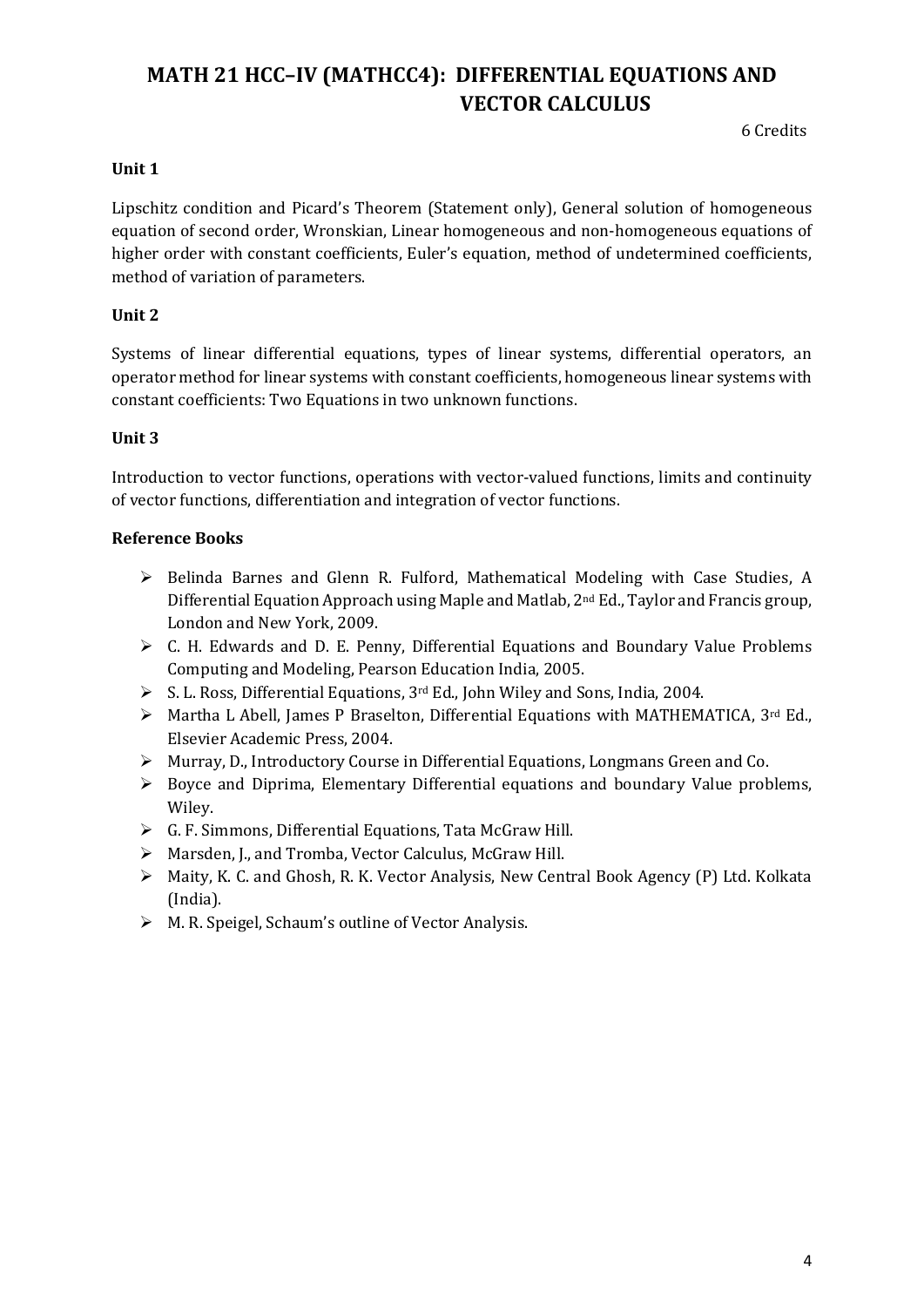#### **SEMESTER-4**

| Subject Course No.   | Syllabus<br>Code | Alpha<br>Numeric<br>Code | Course                                    | Credit  |
|----------------------|------------------|--------------------------|-------------------------------------------|---------|
| MATH 41 HCC-VIII     | <b>HCC-VIII</b>  | MATHCC8                  | Multivariate Calculus                     | $5 + 1$ |
| MATH 41 HCC-IX       | $HCC-IX$         | MATHCC9                  | Ring Theory & Linear Algebra-I            | $5 + 1$ |
| MATH 41 HCC-X        | $HCC-X$          | MATHCC10                 | Metric Space & Complex Theory             | $5 + 1$ |
| MATH 43 GE-IV        | GE-IV            | MATHGE4                  | To be decided by concerned<br>departments | $5 + 1$ |
| <b>MATH 44 SE-II</b> | <b>SE-II</b>     | MATHSE2                  | Graph Theory/<br>Operating System: Linux  |         |

### **MATH 41 HCC-VIII (MATHCC8): MULTIVARIATE CALCULUS**

6 Credits

#### **Unit 1**

Functions of several variables, limit and continuity of functions of two or more variables, Partial differentiation, total differentiability and differentiability, sufficient condition for differentiability, Chain rule for one and two independent parameters, directional derivatives.

#### **Unit 2**

Double integration over rectangular region, double integration over non-rectangular region, double integrals in polar co-ordinates, Change of variables in double integrals.

#### **Unit 3**

Definition of vector field, divergence and curl, Line integrals, applications of line integrals: mass and work, Fundamental theorem for line integrals, conservative vector fields, independence of path.

#### **Unit 4**

Green's theorem, Stoke's theorem, Divergence theorem.

- $\triangleright$  G. B. Thomas and R. L. Finney, Calculus, 9<sup>th</sup> Ed., Pearson Education, Delhi, 2005.
- $\triangleright$  E. Marsden, A. J. Tromba and A. Weinstein, Basic Multivariable Caculus, Springer(SIE), Indian reprint, 2005.
- $\triangleright$  James Stewart, Multivariable Calculus, Concepts and Contexts, 2<sup>nd</sup> Ed., Brooks/ Cole, Thomson Learning, USA, 2001.
- $\triangleright$  T. Apostol, Mathematical Analysis, Narosa Publishing House.
- Courant and John, Introduction to Calculus and Analysis, Vol II, Springer.
- W. Rudin, Principles of Mathematical Analysis, Tata McGraw-Hill.
- ▶ Marsden, J., and Tromba, Vector Calculus, McGraw Hill.
- $\triangleright$  Maity, K. C. and Ghosh, R. K. Vector Analysis, New Central Book Agency(P) Ltd. Kolkata.
- Terence Tao, Analysis II, Hindustan Book Agency, 2006.
- $\triangleright$  M. R. Speigel, Schaum's outline of Vector Analysis.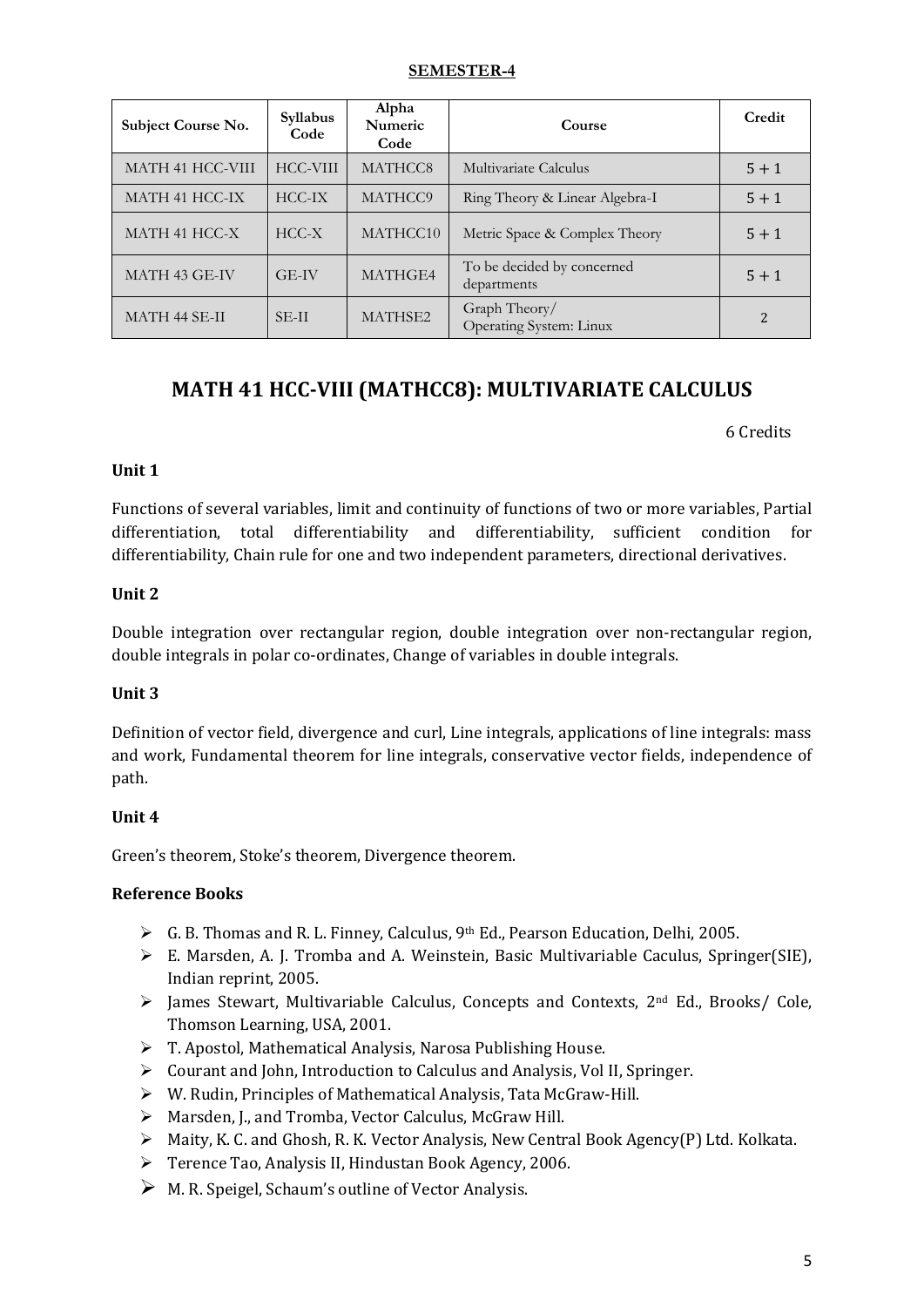### **MATH 41 HCC-IX (MATHCC9): RING THEORY AND LINEAR ALGEBRA-I**

6 Credits

#### **Unit 1**

Definition and example of rings, Properties of rings, Subrings, Integral domains, Fields, Characteristics of a ring, Ideal, Ideal generated by a subset of a ring, Operations on ideals, Factor rings.

#### **Unit 2**

Ring homomorphisms, Properties of ring homomorphisms, Isomorphism theorems I, II and III, (Statement only) and its applications.

#### **Unit 3**

Vector spaces, Subspaces, Algebra of subspaces, Linear dependence and independence, Basis, Dimension of vector spaces, Linear transformations, Null space, Range, Rank, Nullity and Inverse of a linear transformation, Algebra of linear transformations, Linear space, Matrix representation of a linear transformation.

#### **Reference Books**

- John B. Fraleigh, A First Course in Abstract Algebra, 7th Ed., Pearson, 2002.
- M. Artin, Abstract Algebra, 2nd Ed., Pearson, 2011.
- Stephen H. Friedberg, Arnold J. Insel, Lawrence E. Spence, Linear Algebra, 4th Ed., Prentice-Hall of India Pvt. Ltd., New Delhi, 2004.
- Joseph A. Gallian, Contemporary Abstract Algebra, 4th Ed., Narosa Publishing House, New Delhi, 1999.
- ▶ S. Lang, Introduction to Linear Algebra, 2<sup>nd</sup> Ed., Springer, 2005.
- $\triangleright$  Gilbert Strang, Linear Algebra and its Applications, Thomson, 2007.
- S. Kumaresan, Linear Algebra- A Geometric Approach, Prentice Hall of India, 1999.
- $\triangleright$  Kenneth Hoffman, Ray Aiden Kunze, Linear Algebra, 2<sup>nd</sup> Ed., Prentice Hall of India Pvt. Ltd., 1971.
- $\triangleright$  D. A. R. Wallace, Groups, Rings and Fields, Springer Verlag London Ltd., 1998.
- D. S. Malik, John M. Mordeson and M. K. Sen, Fundamentals of Abstract Algebra.

### **MATH 41 HCC-X (MATHCC10): METRIC SPACES AND COMPLEX ANALYSIS**

6 Credits

#### **Unit 1**

Continuous mapping, sequential criterion and other characterizations of continuity, Uniform continuity, Connectedness, connected subsets of ℝ , Compactness: Sequential compactness, Heine-Borel property, Totally bounded spaces, Finite intersection property and continuous functions on compact sets.

#### **Unit 2**

Derivatives, differentiation formulas, Cauchy-Riemann equations, Sufficient conditions for differentiability.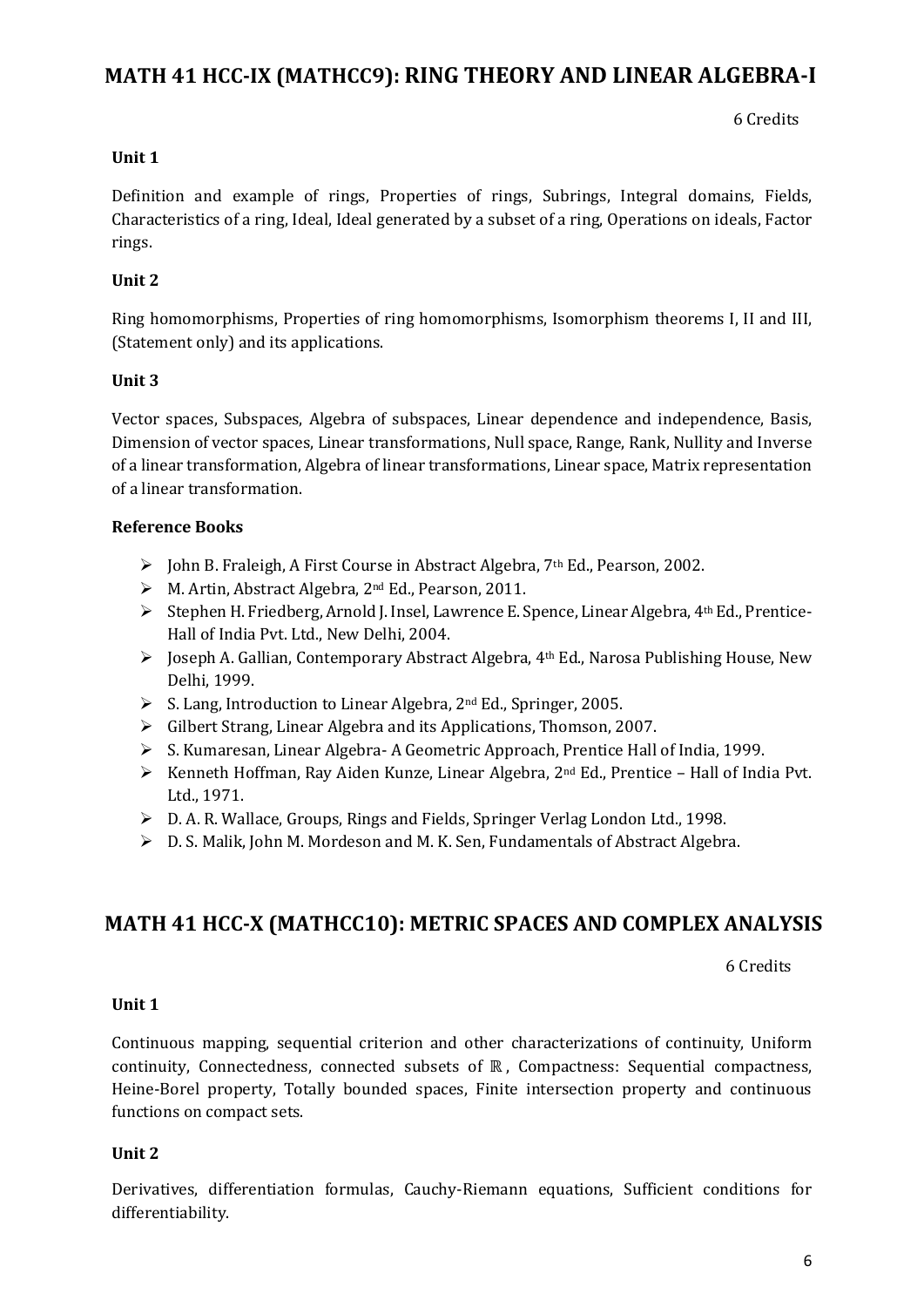#### **Unit 3**

Analytic functions, examples of analytic functions, exponential function, logarithmic function, trigonometric function, derivatives of functions, Contours, Contour integrals, Cauchy-Goursat theorem, Cauchy integral formula.

#### **Unit 4**

Liouville's theorem and the fundamental theorem of algebra, Taylor series and its examples, Laurent series and its examples.

#### **Reference Books**

- SatishShirali and Harikishan L. Vasudeva, Metric Spaces, Springer Verlag, London, 2006.
- S. Kumaresan, Topology of Metric Spaces, 2nd Ed., Narosa Publishing House, 2011.
- $\triangleright$  G. F. Simmons, Introduction to Topology and Modern Analysis, McGraw-Hill, 2004.
- $\triangleright$  James Ward Brown and Ruel V. Churchill, Complex Variables and Applications, 8<sup>th</sup> Ed., McGraw – Hill International Edition, 2009.
- $\triangleright$  Joseph Bak and Donald J. Newman, Complex Analysis, 2<sup>nd</sup> Ed., Undergraduate texts in Mathematics, Springer-Verlag New York, Inc., New York, 1997.
- $\triangleright$  S. Ponnusamy, Foundations of Complex analysis.
- E. M. Stein and R. Shakrachi, Complex Analysis, Princeton University Press.

# **MATH 44 SE-II (MATHSE2): GRAPH THEORY**

2 Credits

#### **Unit 1**

Definition, Example and Basic properties of graphs, Complete graphs, Bipartite graphs, Isomorphism of graphs, Paths, Shortest paths, Cycles, Trees, Forests.

#### **Unit 2**

Eulerian circuits, Eulerian graphs, Hamiltonian cycles, Representation of a graph by matrix, Adjacency matrix, Incidence matrix, Weighted graph.

#### **Unit 3**

Travelling salesman's problem, Spanning trees, Warshall algorithm, Connectivity.

- $\triangleright$  B.A. Davey and H.A. Priestley, Introduction to Lattices and Order, Cambridge University Press, Cambridge, 1990.
- Edgar G. Goodaire and Michael M. Parmenter, Discrete Mathematics with Graph Theory, 2ndEdition, Pearson Education (Singapore) P. Ltd., Indian Reprint 2003.
- Narsingh Deo, Graph Theory with Applications to Engineering and Computer Science, Prentice-Hall of India Ptv. Ltd., New Delhi.
- Reinhard Diestel, Graph Theory, Springer-Verlag, 2000.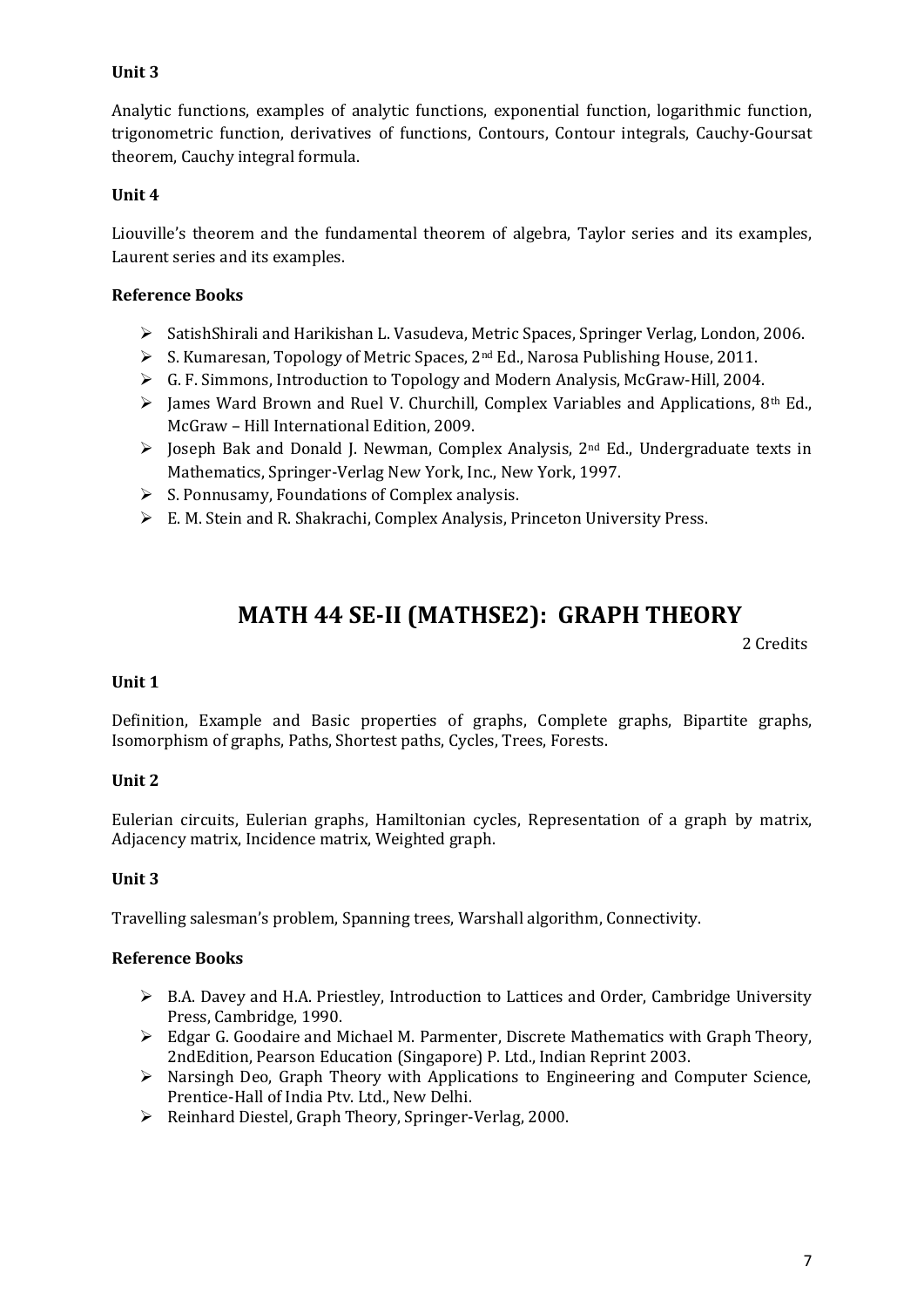# **MATH 44 SE-II (MATHSE2): OPERATING SYSTEM-LINUX**

2 Credits

#### **Unit 1**

Linux – The operating system: Linux history, Linux features, overview of Linux architecture, installation, startup scripts, system processes (an overview).

#### **Unit 2**

Essential Linux commands - cd, ls, cp, md, rm, mkdir, rmdir, pwd,file, more, less, creating and viewing files using cat, file comparisons–cmp & amp; comm, View files, disk related commands, checking disk free spaces, file permissions, types of users, the powers of roots, managing users (adding and deleting): using the command line and GUI tools, batch processing (Preliminary level).

#### **Unit 3**

File and directory management, Creating and editing files with vi & vim editor.

- $\triangleright$  Arnold Robbins, Linux Programming by Examples the Fundamentals, 2nd Ed., Pearson Education, 2008.
- Cox K, Red Hat Linux Administrator's Guide, PHI, 2009.
- R. Stevens, UNIX Network Programming, 3rd Ed., PHI, 2008.
- Sumitabha Das, UNIX Concepts and Applications, 4th Ed., TMH, 2009.
- Ellen Siever, Stephen Figgins, Robert Love, Arnold Robbins, Linux in a Nutshell, 6th Ed.,O'Reilly Media, 2009.
- $\triangleright$  Neil Matthew, Richard Stones, Alan Cox, Beginning Linux Programming, 3rd Ed., 2004.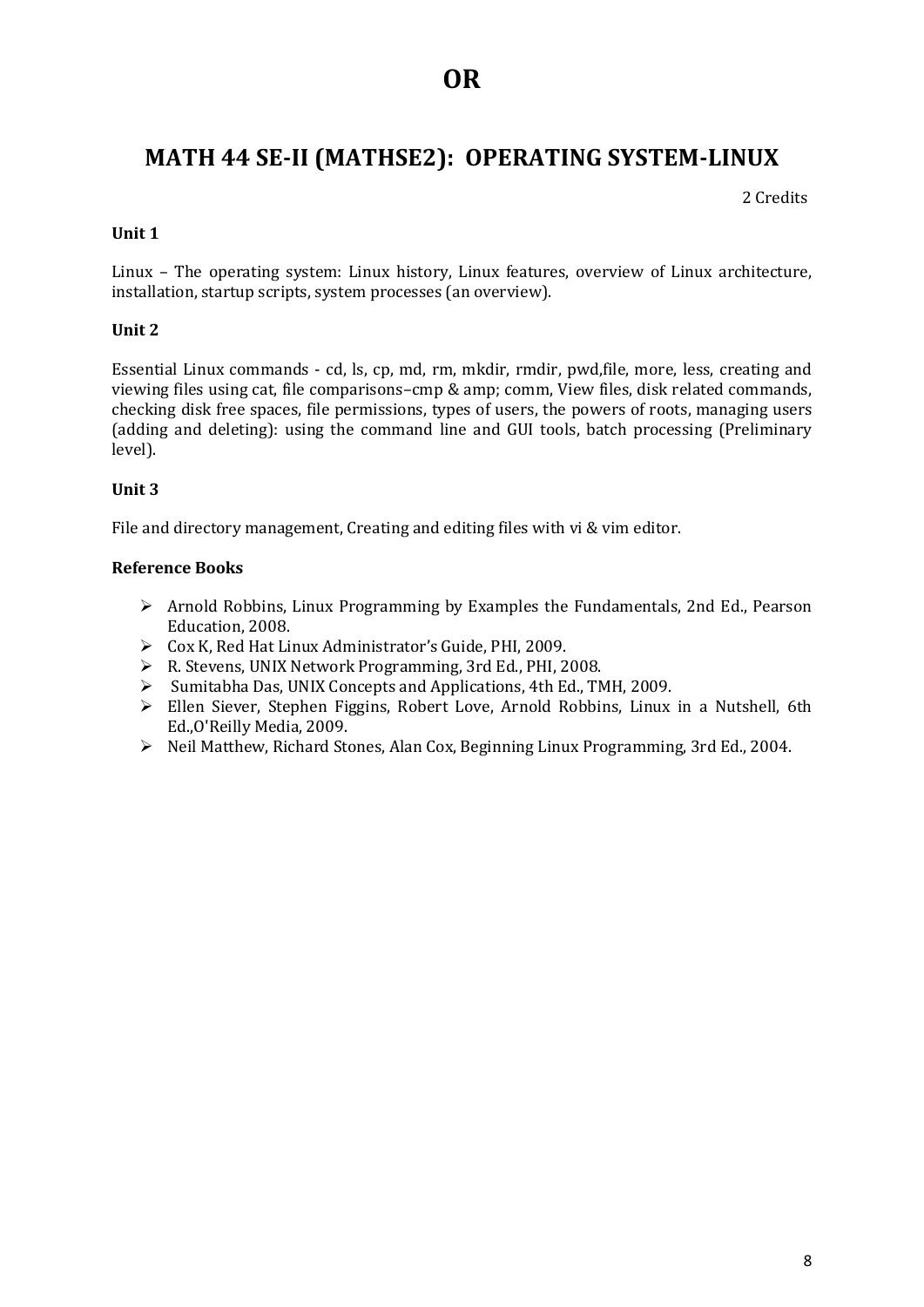#### **SEMESTER-6**

| Subject Course No.    | Syllabus<br>Code | Alpha<br>Numeric Code | Course                                                   | Credit  |
|-----------------------|------------------|-----------------------|----------------------------------------------------------|---------|
| MATH 61 HCC-XIII      | HCC-XIII         | MATHCC13              | Ring Theory & Linear Algebra-II                          | $5 + 1$ |
| MATH 61 HCC-XIV       | <b>HCC-XIV</b>   | MATHCC14              | Partial Differential Equations &<br>Applications         | $5 + 1$ |
| MATH 62 DSE-III       | <b>DSE-III</b>   | MATHDSE3              | Point Set Topology/<br>Boolean Algebra & Automata Theory | $5 + 1$ |
| <b>MATH 62 DSE-IV</b> | DSE-IV           | MATHDSE4              | Differential Geometry/<br>Theory of Equation             | $5 + 1$ |

### **MATH 61 HCC-XIII (MATHCC13): RING THOERY & LINEAR ALGEBRA-II**

6 Credits

#### **Unit 1**

Prime ideals, Maximal ideals, Prime and irreducible elements, Divisibility in integral domains, Principal ideal domains, Unique factorization domains, Euclidean domains.

#### **Unit 2**

Dual spaces, dual basis, double dual, transpose of a linear transformation and its matrix in the dual basis, annihilators, Eigen spaces of a linear operator, diagonalizability, Cayley-Hamilton theorem, the minimal polynomial for a linear operator,

#### **Unit 3**

Inner product spaces, norms, Gram-Schmidt orthogonalisation process, orthogonal complements, Bessel's inequality, the adjoint of a linear operator, minimal solutions to systems of linear equations, Normal and self-adjoint operators.

- $\triangleright$  John B. Fraleigh, A First Course in Abstract Algebra, 7th Ed., Pearson, 2002.
- M. Artin, Abstract Algebra, 2nd Ed., Pearson, 2011.
- Joseph A. Gallian, Contemporary Abstract Algebra, 4th Ed., Narosa Publishing House, 1999.
- $\triangleright$  Stephen H. Friedberg, Arnold J. Insel, Lawrence E. Spence, Linear Algebra, 4th Ed., Prentice- Hall of India Pvt. Ltd., New Delhi, 2004.
- S. Lang, Introduction to Linear Algebra, 2nd Ed., Springer, 2005.
- $\triangleright$  Gilbert Strang, Linear Algebra and its Applications, Thomson, 2007.
- S. Kumaresan, Linear Algebra- A Geometric Approach, Prentice Hall of India, 1999.
- $\triangleright$  Kenneth Hoffman, Ray Alden Kunze, Linear Algebra, 2nd Ed., Prentice-Hall of India Pvt. Ltd., 1971.
- S.H. Friedberg, A.L. Insel and L.E. Spence, Linear Algebra, Prentice Hall of India Pvt. Ltd., 2004.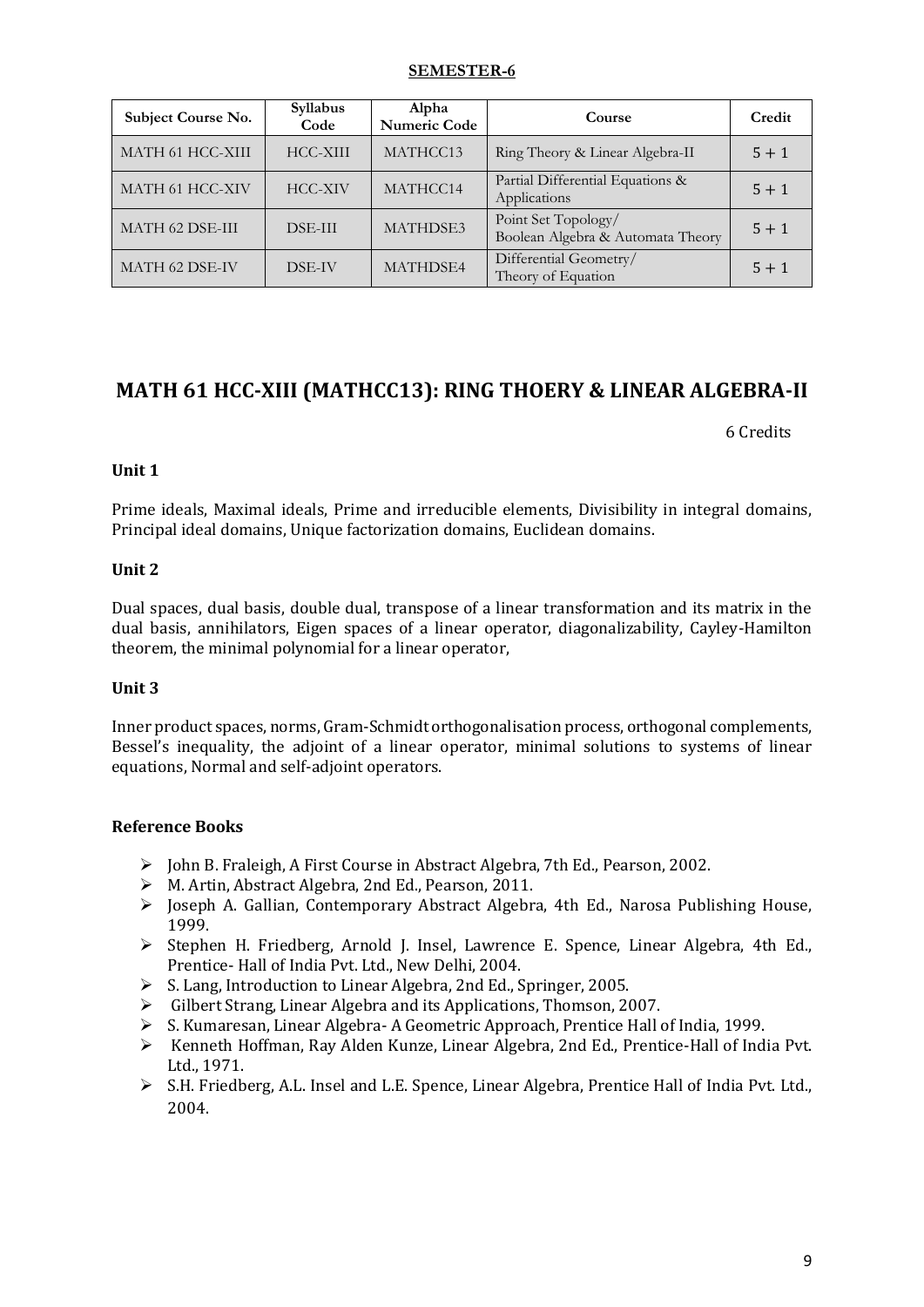### **MATH 61 HCC-XIV (MATHCC14): PARTIAL DIFFERENTIAL EQUATIONS & APPLICATIONS**s & Applications

6 Credits

#### **Unit 1**

Partial differential equations – Basic concepts and definitions, Mathematical problems, Firstorder equations: classification, construction and geometrical interpretation, Method of characteristics for obtaining general solution of quasi linear equations, Canonical forms of firstorder linear equations, Method of separation of variables for solving first order partial differential equations.

#### **Unit 2**

Derivation of heat equation, wave equation and Laplace equation, Classification of second order linear equations as hyperbolic, parabolic or elliptic, Reduction of second order linear equations to canonical forms.

#### **Unit 3**

The Cauchy problem, Cauchy-Kowalewskaya theorem, Cauchy problem of an infinite string, Initial boundary value problems, Semi-infinite string with a fixed end, semi-infinite string with a free end.

#### **Reference Books**

- $\triangleright$  Tyn Myint-U and Lokenath Debnath, Linear Partial Differential Equations for Scientists and Engineers, 4th edition, Springer, Indian reprint, 2006.
- S.L. Ross, Differential equations, 3rd Ed., John Wiley and Sons, India, 2004.
- $\triangleright$  Martha L Abell, James P Braselton, Differential equations with MATHEMATICA, 3rd Ed., Elsevier Academic Press, 2004.
- Sneddon, I. N., Elements of Partial Differential Equations, McGraw Hill.
- $\triangleright$  Miller, F. H., Partial Differential Equations, John Wiley and Sons.
- $\triangleright$  Loney, S. L., An Elementary Treatise on the Dynamics of particle and of Rigid Bodies, Loney Press.

### **MATH 62 DSE-III (MATHDSE3): POINT SET TOPOLOGY**

6 Credits

#### **Unit 1**

Countable and Uncountable Sets, Schroeder-Bernstein Theorem, Cantor's Theorem, Cardinal numbers and cardinal arithmetic, Continuum Hypothesis, Zorns Lemma, Axiom of Choice, Wellordered sets, Hausdorff's maximal principle, Ordinal numbers.

#### **Unit 2**

Topological spaces, basis and Sub basis for a topology, subspace topology, interior points, limit points, derived set, boundary of a set, closed sets, closure and interior of a set, Continuous functions, open maps, closed maps and homeomorphisms, Product topology, quotient topology, metric topology, Baire category theorem.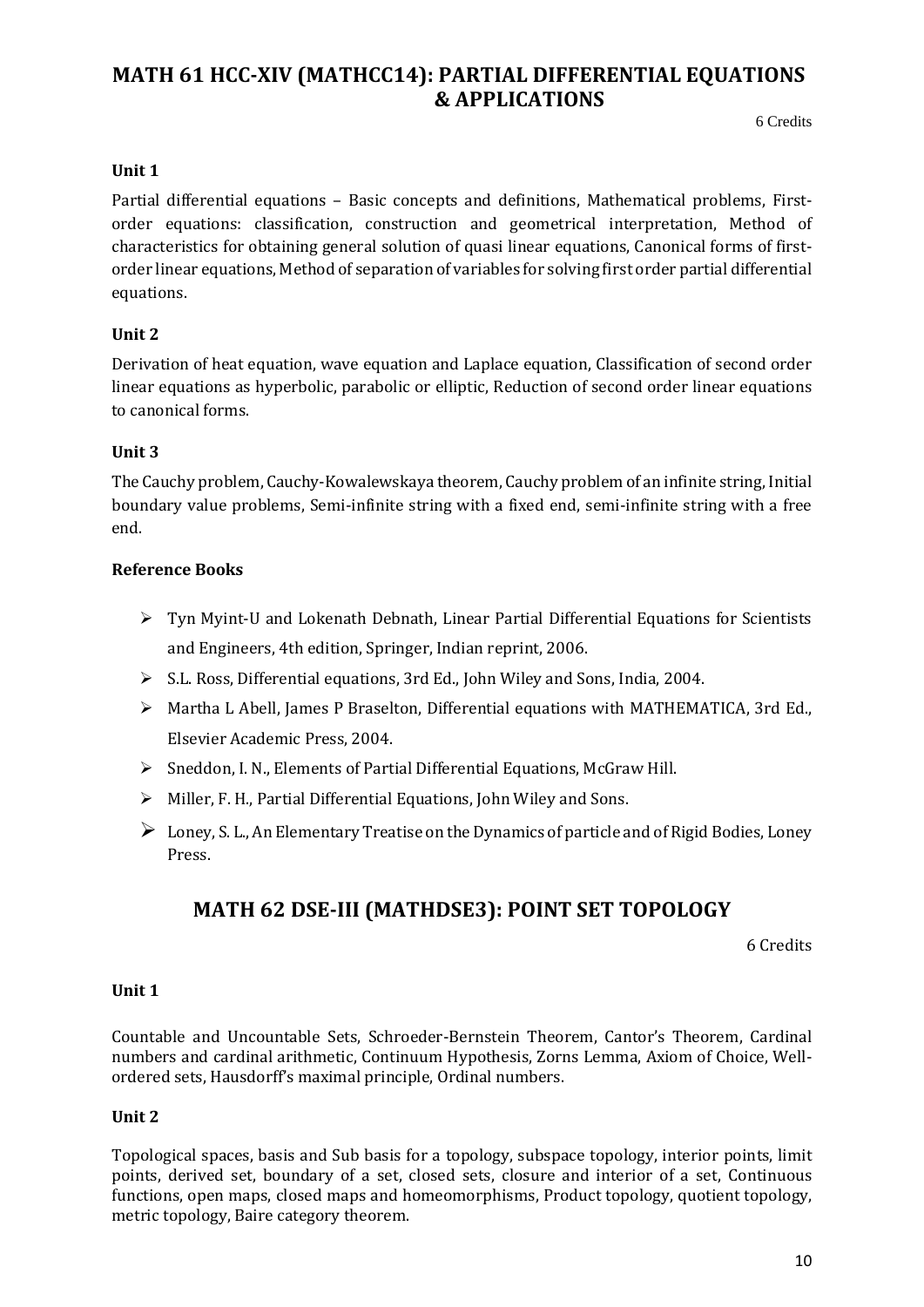#### **Unit 3**

Connectedness, Intermediate value theorem, Compact spaces, Compact subspaces of the real line.

#### **Reference Books**

- Munkres, J.R., Topology, A First Course, Prentice Hall of India Pvt.Ltd.,New Delhi, 2000.
- $\triangleright$  Dugundji, J., Topology, Allyn and Bacon, 1966.
- Simmons, G.F., Introduction to Topology and Modern Analysis, McGraw Hill, 1963.
- ▶ Kelley, J.L., General Topology, Van Nostrand Reinhold Co., New York, 1995.
- Hocking, J., Young, G., Topology, Addison-Wesley Reading, 1961.
- $\triangleright$  Steen, L., Seebach, J., Counter Examples in Topology, Holt, Reinhart andWinston, New York, 1970.
- Abhijit Dasgupta, Set Theory, Birkhäuser.I. H. Shames and G. Krishna Mohan Rao.
- Adams and Franzosa, Introduction to topology, Pearson2008.

# **OR**

### **MATH 62 DSE-III (MATHDSE3): BOOLEAN ALGEBRA & AUTOMATA THEORY**

6 Credits

#### **Unit 1**

Definition, examples and basic properties of ordered sets, maps between ordered sets, duality principle, lattices as ordered sets, lattices as algebraic structures, sublattices,Definition, examples and properties of modular and distributive lattices.

#### **Unit 2**

Boolean algebra, Boolean polynomials, minimal and maximal forms of Boolean polynomials, Karnaugh diagrams, Logic gates, switching circuits and applications of switching circuits.

#### **Unit 3**

Introduction: Alphabets, strings and languages, Finite automata and regular languages: deterministic and non-deterministic finite automata, regular expressions, regular languages and their relationship with finite automata.

#### **Unit 4**

Context free grammars and pushdown automata: context free grammars (CFG), parse trees, ambiguities in grammars and languages, pushdown automaton (PDA) and the language accepted by PDA. Turing Machines: Turing machine as a model of computation.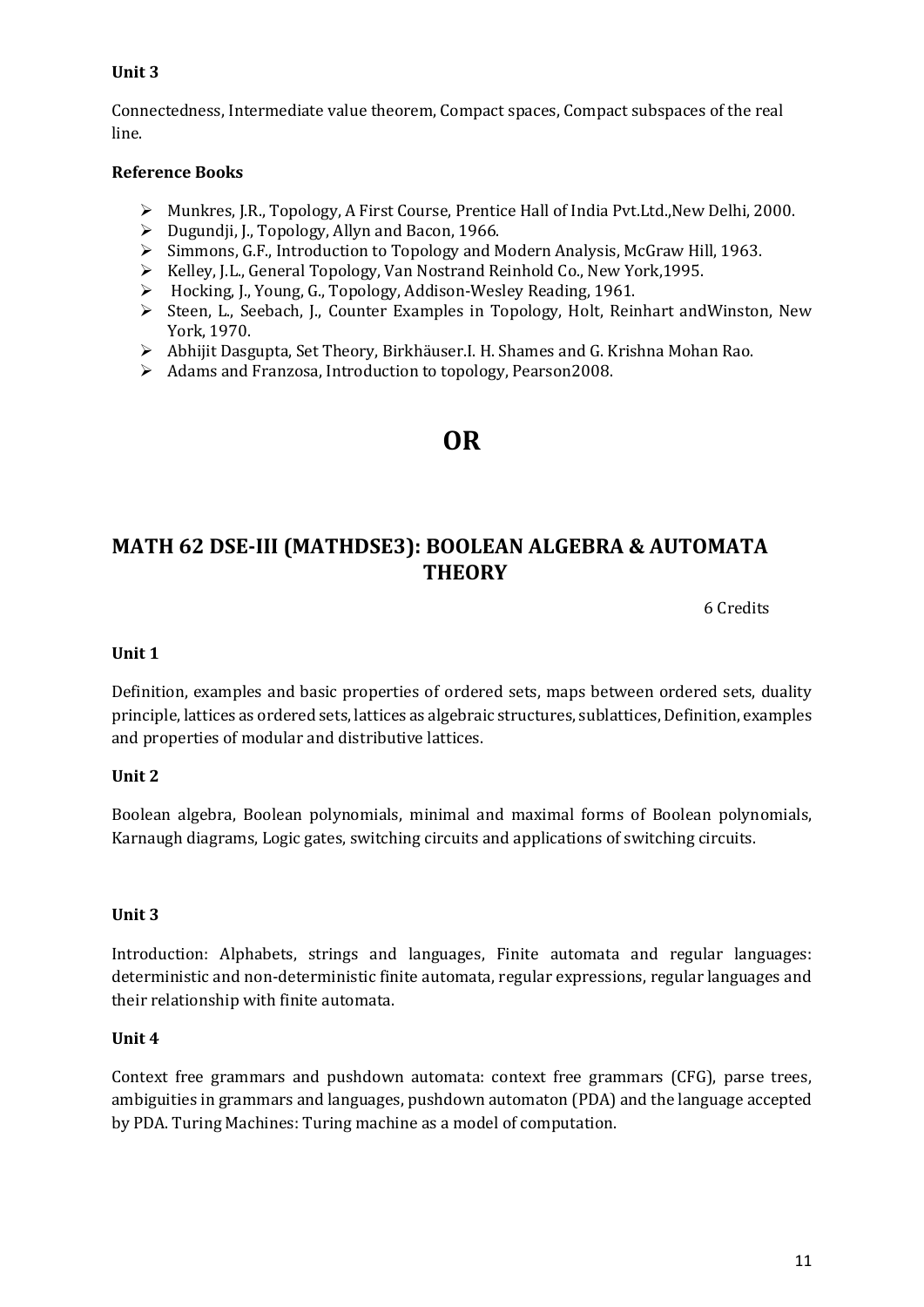#### **References Books**

- $\triangleright$  B. A. Davey and H. A. Priestley, Introduction to Lattices and Order, Cambridge University Press, Cambridge 1990.
- Edgar G. Goodaire and Michael M. Parmenter, Discrete Mathematics with Graph Theory, (2nd Ed.), Pearson Education (Singapore) P. Ltd., Indian Reprint 2003.
- $\triangleright$  Rudolf Lidl and Gunter Pilz, Applied Abstract Algebra, 2<sup>nd</sup> Edition, Undergraduate Texts in Mathematics, Springer (SIE), Indian reprint, 2004.
- $\triangleright$  I. E. Hopcroft, R. Motwani and J. D. Ullman, Introduction to Automata Theory, Languages and Computation, 2nd Ed., Addison-Wesley, 2001.
- $\triangleright$  H. R. Lewis, C. H. Papadimitriou, C. Papadimitriou, Elements of the Theory of Computation, 2nd Ed., Prentice-Hall, NJ, 1997.
- $\triangleright$  J. A. Anderson, Automata Theory with Modern Applications, Cambridge University Press, 2006.

# **MATH 62 DSE-IV (MATHDSE4): DIFFERENTIAL GEOMETRY**

6 Credits

#### **Unit 1**

Theory of space curves: Space curves, Planer curves, curvature, torsion and Serret-Frenet formula, Osculating circles, and spheres, Existence of space curves.

#### **Unit 2**

Theory of surfaces: Parametric curves on surfaces, Direction coefficients, First and second Fundamental forms, Principal and Gaussian curvatures, Lines of curvature.

#### **Unit 3**

Developable: Developable associated with space curves and curves on surfaces, Minimal surfaces, Geodesics: Canonical geodesic equations, Nature of geodesics on a surface of revolution.

- T.J. Willmore, An Introduction to Differential Geometry, Dover Publications, 2012.
- B. O'Neill, Elementary Differential Geometry, 2nd Ed., Academic Press, 2006.
- C.E. Weatherburn, Differential Geometry of Three Dimensions, Cambridge University Press2003.
- D.J. Struik, Lectures on Classical Differential Geometry, Dover Publications, 1988.
- S. Lang, Fundamentals of Differential Geometry, Springer, 1999.
- B. Spain, Tensor Calculus: A Concise Course, Dover Publications, 2003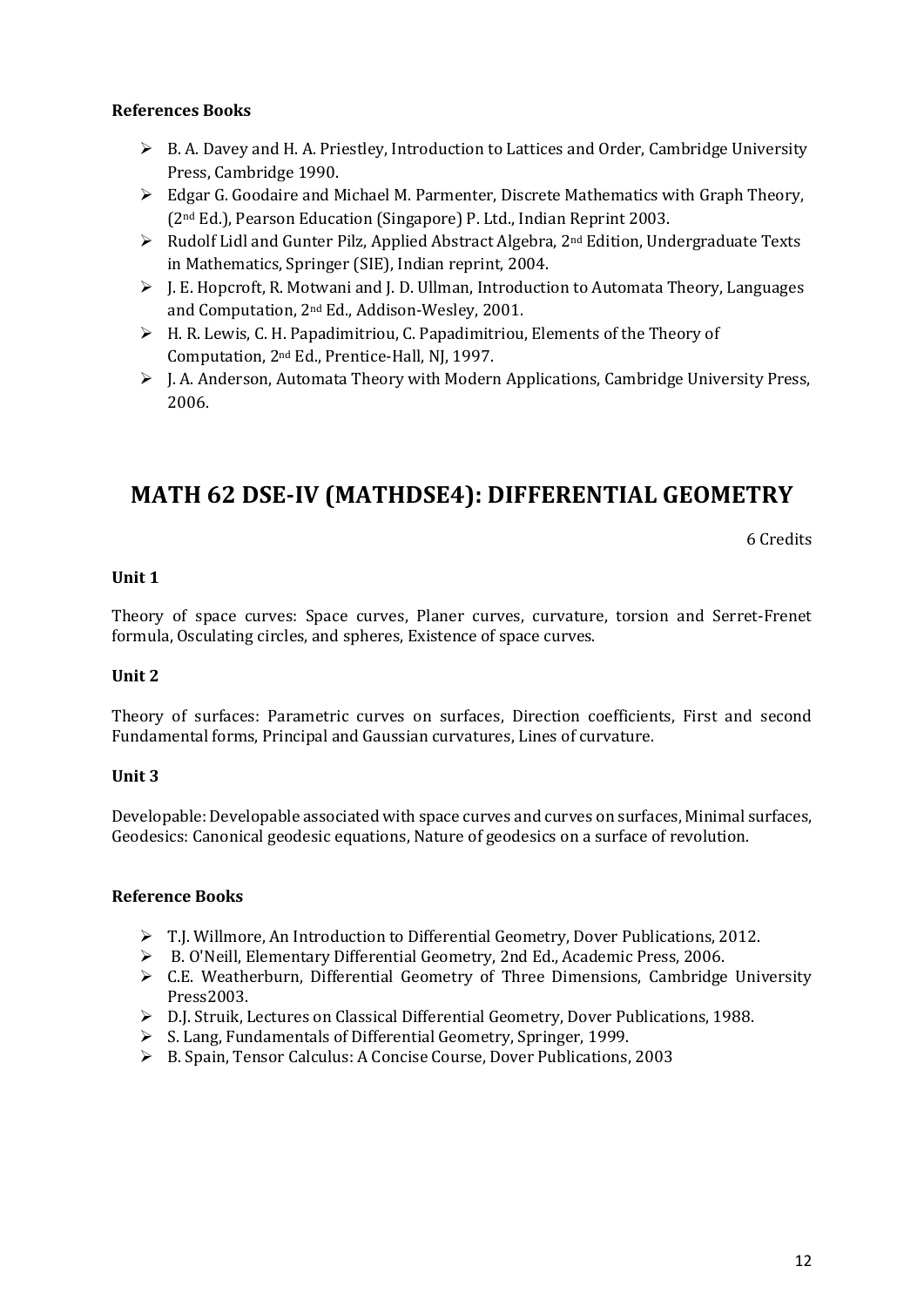# **OR**

### **MATH 62 DSE-IV (MATHDSE4): THEORY OF EQUATIONS**

6 Credits

#### **Unit 1**

Polynomials, Divisional algorithm (statement only), Synthetic division, Statement of Fundamental Theorem of Algebra, Nature of roots of an equation, Rolle's Theorem (statement only), Descartes' rule of signs, Separation of the roots of equations, Symmetric functions, Relation between the roots and the coefficients of equations and its application in symmetric function of the roots.

#### **Unit 2**

Transformation of equations, Solutions of reciprocal and binomial equations, Algebraic solutions of the cubic and biquadratic equations.

#### **Unit 3**

Newton's theorem on the sums of powers of roots, homogeneous products, Strums theorem, Finding the number of real roots of a polynomial in a given interval using Strum's algorithm.

#### **Reference Books**

- W. S. Burnside and A. W. Panton, The Theory of Equations, Dublin University Press, 1954.
- C. C. MacDuffee, Theory of Equations, John Wiley & Sons Inc., 1954.

### **Dr. Paltu Sarkar**

Chairman UG Board of Studies in Mathematics North Bengal University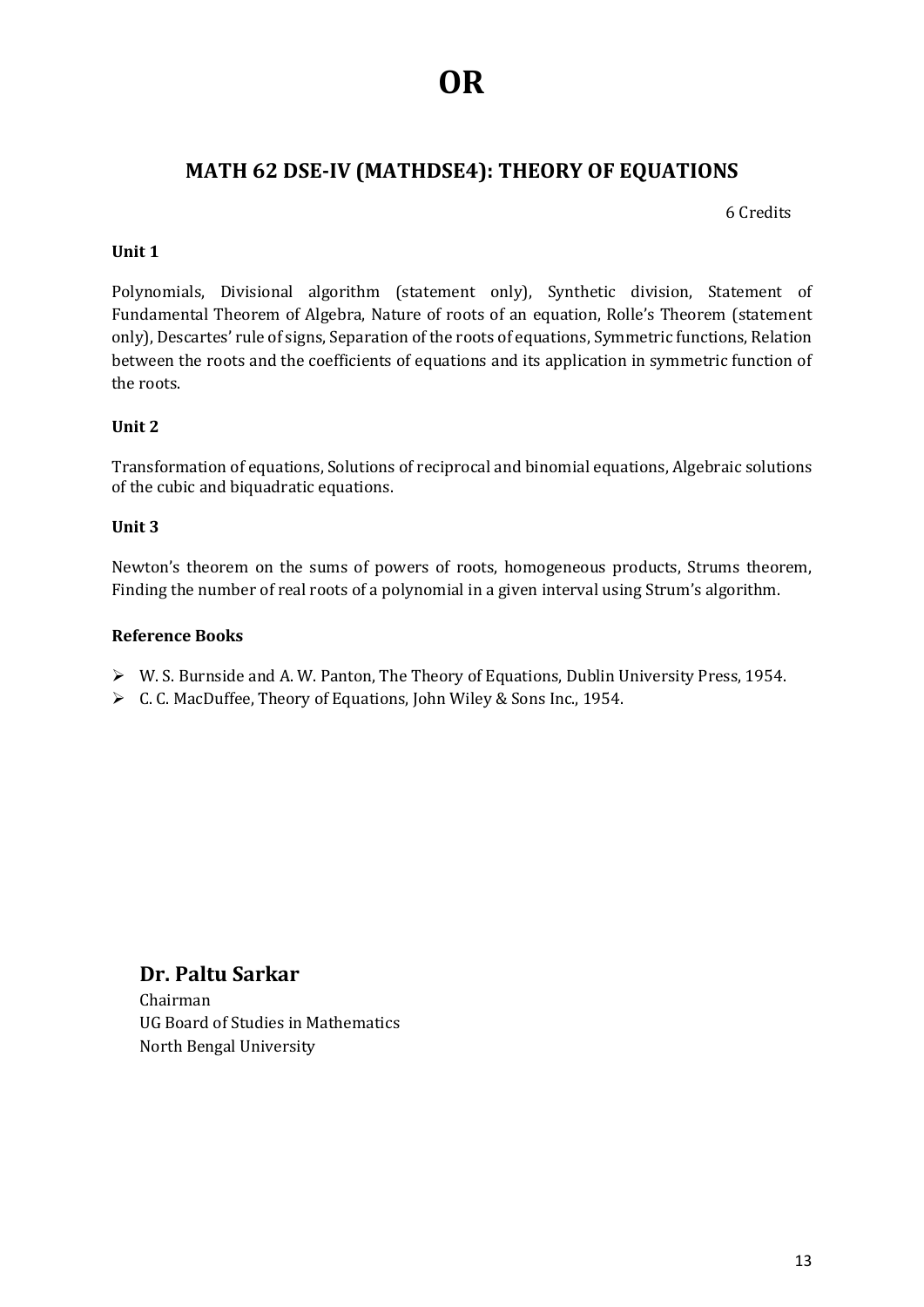### **ANEXURE**

# **For Generic Elective (GE) Course taken by students of Honours other than Mathematics Honours, any two of the following five (05) courses with credit (5+1) be chosen**

### **(MATHGE1/MATHGE2/MATHGE3/MATHGE4)**

### **GE1: CALCULUS, GEOMETRY AND DE**

6 Credits

#### **Unit 1**

Hyperbolic functions, higher order derivatives, Leibnitz rule and its applications to the problems of the type  $e^{ax+b}$  sin x,  $e^{ax+b}$  cos x,  $(ax + b)^n$  sin x,  $(ax + b)^n$  cos x, concavity and inflection points, envelopes, asymptotes, curve tracing in Cartesian coordinates, L'Hospital's rule.

Reduction formulae, derivations and illustrations of reduction formulae of the type  $\int sin^{m}x \cos^{n}x \, dx$  ,  $\int x^{m}(log x)^{n}dx$  ,  $\int sin^{n}x \sin^{m}x \, dx$ , parameterizing a curve, arc length of a curve, area under a curve, area and volume of revolution with respect to coordinate axes only.

#### **Unit 2**

Properties of conics, rotation of axes and second degree equations, classification of conics using the discriminant (without reduction process), polar equations of conics, Spheres, Cylindrical surfaces, classification of quadrics.

#### **Unit 3**

Differential equations and mathematical models. General, particular and singular solutions of a differential equation. Exact differential equations and integrating factors, separable equations and equations reducible to this form, linear equation and Bernoulli equations, special integrating factors.

- G. B. Thomas and R. L. Finney, Calculus, 9th Ed., Pearson education, Delhi, 2005.
- R. Courant and F. John, Introduction to Calculus and Analysis (Volumes I & II), Springer-Verlag, New York, Inc., 1989.
- S. L. Ross, Differential Equations, 3rd Ed., John Wiley and Sons, India, 2004.
- $\triangleright$  Murray, D., Introductory Course in Differential Equations, Longmans Green and Co.
- G. F. Simmons, Differential Equations, Tata Mcgraw Hill.
- T. Apostol, Calculus, Volumes I and II.
- $\triangleright$  S. Goldberg, Calculus and mathematical analysis.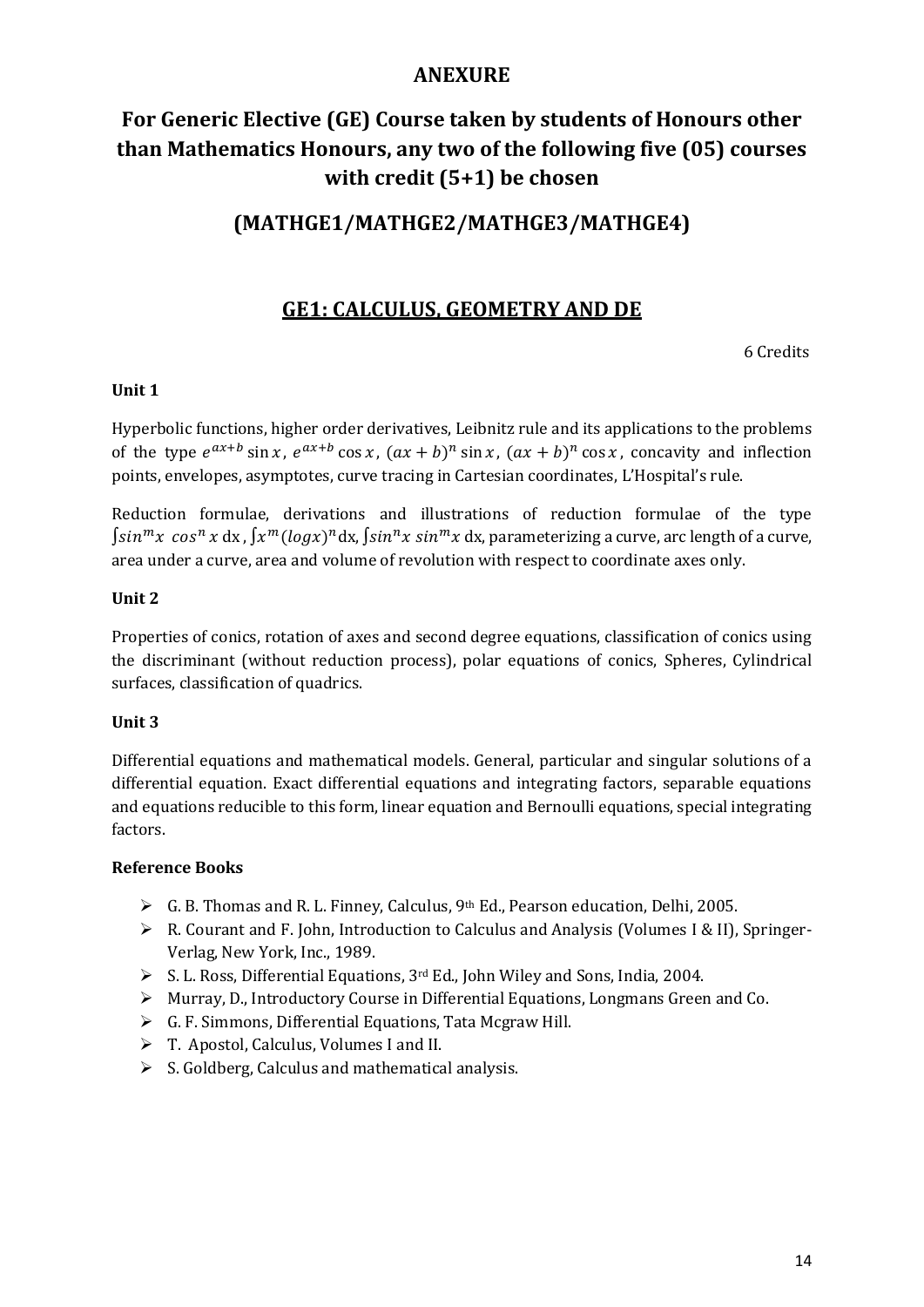# **GE2: ALGEBRA**

6 Credits

#### **Unit 1**

Polar form of complex numbers, n<sup>th</sup> roots of unity, De Moivre's theorem (statement only) and its applications.

Theory of equations: Relation between roots and coefficients, transformation of equation, Descartes rule of signs, cubic and biquadratic equation.

Inequality: The inequality involving AM≥ GM≥ HM, Cauchy-Schwartz inequality (statement) and its application.

#### **Unit 2**

Equivalence relations, Functions, Composition of functions, Invertible functions, Congruence relation between integers. Principles of mathematical induction, Statement of Fundamental Theorem of Arithmetic.

#### **Unit 3**

Row reduction and echelon forms, Rank of matrix, Eigen values, Eigen vectors, Cayley-Hamilton theorem and its use in finding the inverse of a matrix. Solution of system of linear equations  $Ax = b$  by using row reduced echelon form.

#### **Reference Books**

- Titu Andreescu and Dorin Andrica, Complex Numbers from A to Z, Birkhauser, 2006
- Edgar G. Goodaire and Michael M. Parmenter, Discrete Mathematics with Graph Theory, 3rd Ed., Pearson Education (Singapore) P. Ltd., Indian Reprint, 2005.
- $\triangleright$  David C. Lay, Linear Algebra and its Applications, 3<sup>rd</sup> Ed., Pearson Education Asia, Indian Reprint, 2007.
- $\triangleright$  K. B. Dutta, Matrix and linear algebra.
- $\triangleright$  K. Hoffman, R. Kunze, Linear algebra.
- W. S. Burnstine and A. W. Panton, Theory of equations.

# **GE3: DE AND VECTOR CALCULUS**

6 Credits

#### **Unit 1**

Lipschitz condition and Picard's Theorem (Statement only), General solution of homogeneous equation of second order, Wronskian: its properties, Linear homogeneous and non-homogeneous equations of higher order with constant coefficients, Euler's equation, Method of undetermined coefficients, Method of variation of parameters.

#### **Unit 2**

Systems of linear differential equations, Types of linear systems, Differential operators, An operator method for linear systems with constant coefficients, Homogeneous linear systems with constant coefficients: Two Equations in two unknown functions.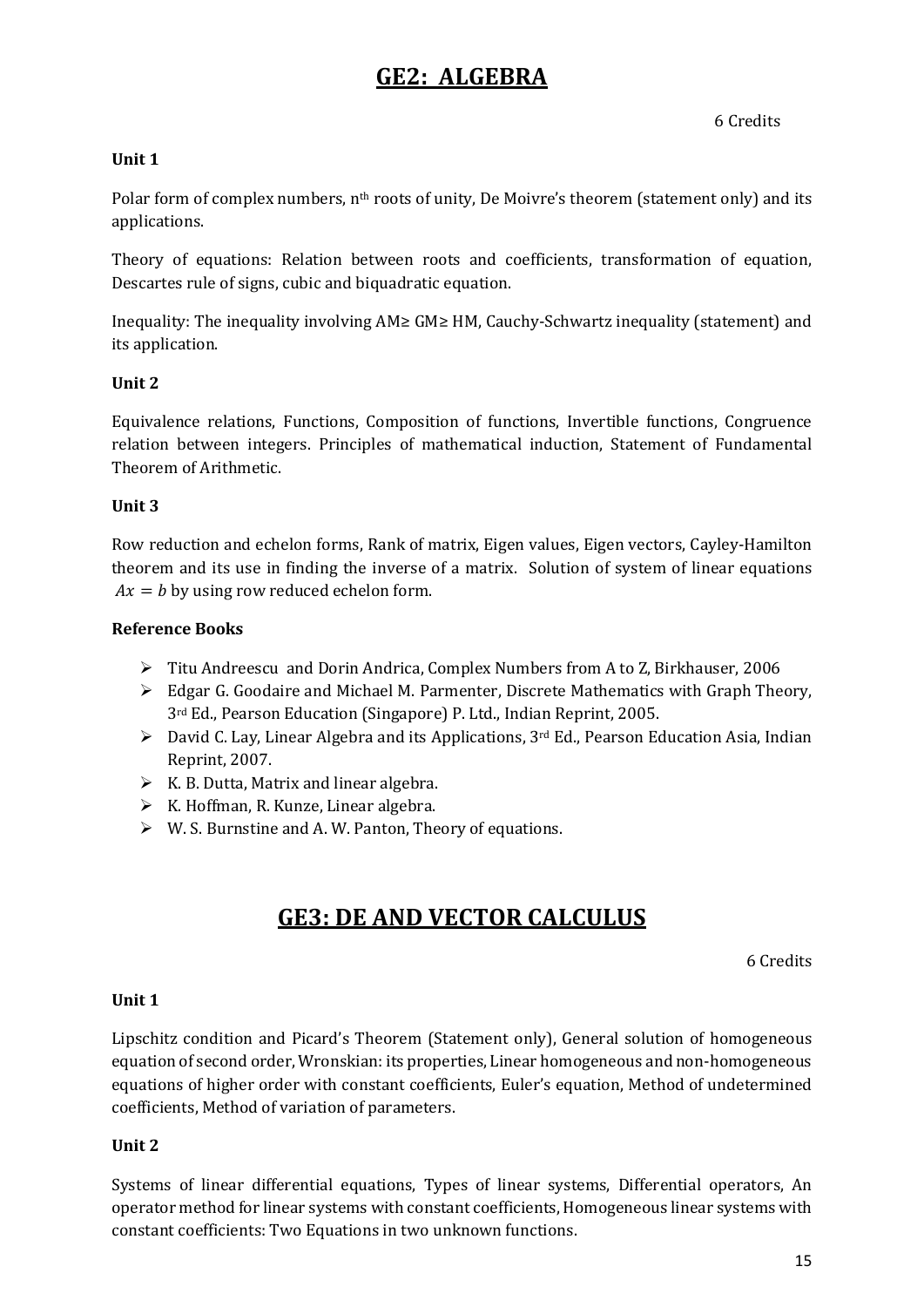#### **Unit 3**

Introduction to vector functions, Operations with vector-valued functions, Limits and continuity of vector functions, Differentiation and integration of vector functions.

#### **Reference Books**

- $\triangleright$  Belinda Barnes and Glenn R. Fulford, Mathematical Modeling with Case Studies, A Differential Equation Approach using Maple and Matlab, 2nd Ed., Taylor and Francis group, London and New York, 2009.
- C. H. Edwards and D. E. Penny, Differential Equations and Boundary Value problems Computing and Modeling, Pearson Education India, 2005.
- S. L. Ross, Differential Equations, 3rd Ed., John Wiley and Sons, India, 2004.
- $\triangleright$  Martha L Abell, James P Braselton, Differential Equations with MATHEMATICA, 3<sup>rd</sup> Ed., Elsevier Academic Press, 2004.
- Murray, D., Introductory Course in Differential Equations, Longmans Green and Co.
- $\triangleright$  Boyce and Diprima, Elementary Differential equations and boundary Value problems, Wiley.
- $\triangleright$  G. F. Simmons, Differential Equations, Tata McGraw Hill.
- Marsden, J., and Tromba, Vector Calculus, McGraw Hill.
- Maity, K. C. and Ghosh, R. K. Vector Analysis, New Central Book Agency (P) Ltd. Kolkata.
- M. R. Speigel, Schaum's outline of Vector Analysis.

### **GE4: GROUP THEORY**

6 Credits

#### **Unit 1**

Definition and example of groups including  $V_4$ ,  $\mathbb{Z}_n$ ,  $GL(n,\mathbb{R})$ ,  $M_n(\mathbb{R})$ , symmetric group  $S_n$ , alternating group  $A_n$ , dihedral group  $D_n$  etc., Properties of groups.

#### **Unit 2**

Subgroups, Necessary and sufficient conditions, union; intersection; product of subgroups.

#### **Unit 3**

Cyclic groups, Cosets, Lagrange's theorem, Normal subgroups, Factor groups. Group homomorphisms and isomorphisms, basic properties, First, Second and Third isomorphism theorems (Statement only) and its application.

- ▶ John B. Fraleigh, A First Course in Abstract Algebra, 7<sup>th</sup> Ed., Pearson, 2002.
- M. Artin, Abstract Algebra, 2nd Ed., Pearson, 2011.
- $\triangleright$  Joseph A. Gallian, Contemporary Abstract Algebra, 4<sup>th</sup> Ed., Narosa Publishing House, New Delhi, 1999.
- $\triangleright$  Joseph J. Rotman, An Itroduction to the Theory of Groups, 4<sup>th</sup> Ed., Springer Verlag, 1995.
- I. N. Herstein, Topics in Algebra, Wiley Eastern Limited, India, 1975.
- $\triangleright$  D. S. Malik, John M. Mordeson and M. K. Sen, Fundamentals of abstract algebra.